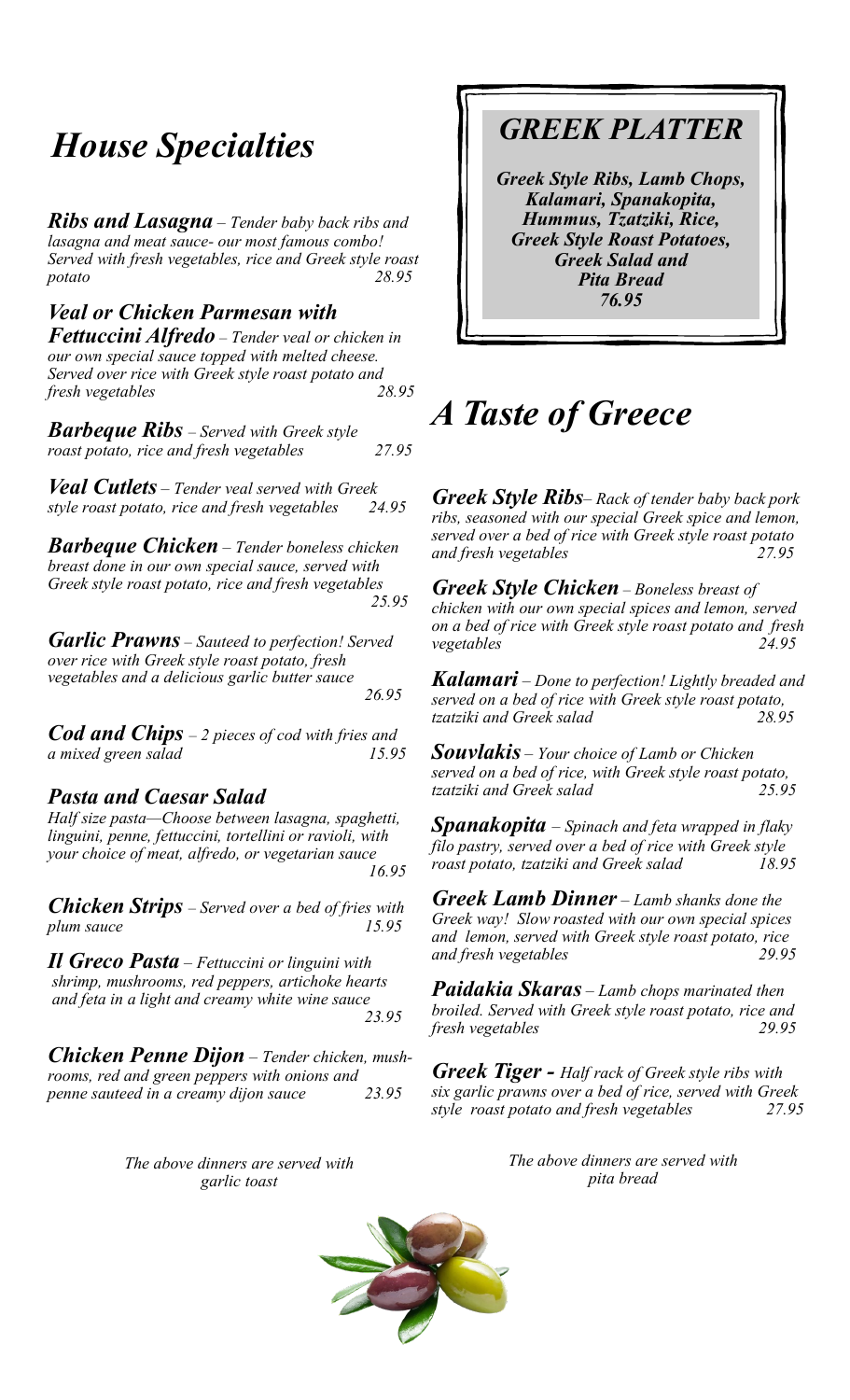

*Appetizers*

*Saganaki – Pan fried goat cheese flambéed with brandy and lemon—a must try! 15.95 Keftedakia – Greek style meat balls topped with our own special meat sauce 10 .95 Spanakopita – Spinach and feta wrapped in crispy layers of phyllo, with tzatziki 11 .95 Kalamari – Lightly breaded and cooked to perfection, with tzatziki 15.95 Tzatziki or Hummus – With pita bread 8.95 Greek Style Roast Potatoes – Slow roasted in a delicious garlic lemon sauce 6.95 Garlic Prawns (1/2 dozen) – Juicy prawns sauteed in a garlic white wine sauce 15.95 Chicken Wings – Hot, teriyaki, honey garlic, barbeque or Greek style* 9.95 *Dry Pepper Ribs – Our own house made! 9.95 Onion Rings 8.95 Zucchini Sticks 9.95 Cheese Sticks 10.95 French Fries 6.50 Cheese Toast (2 pieces) 6.95 Garlic Toast (2 pieces) 1.95 Pita Bread (1 piece) 1.50*



*Salads Large salads are served with garlic toast*

*Greek Salad – Tomatoes, cucumbers, onions, green peppers, feta, olives and oregano Small 9.95 Large 14.95*

*Caesar Salad – Romaine lettuce, parmesan cheese, croutons and our own house made dressing Small 8.95 Large 12.95*

*Spring Green Salad – Tomatoes, cucumbers, red and green peppers and onions with own special house dressing Small 8.95 Large 12.95*

*Add Shrimp, Chicken or Kalamari 5.95*

### *Oven Baked Pastas*

*Served with garlic toast*

*Build Your Own Pasta - Your choice of lasagna, spaghetti, penne, linguini or fettuccini, with either meat sauce, vegetarian sauce or our own creamy alfredo. Topped with cheese then oven baked!* 

 *19.95*

| <b>Choose Meat Stuffed Ravioli</b><br>or Cheese Stuffed Tortellini | Add 1.00 |
|--------------------------------------------------------------------|----------|
| <b>Add Chicken or Shrimp</b>                                       | 5.95     |
| <b>Add Meatballs</b>                                               | 3.95     |
| <b>Burgers</b><br><b>Served with fries</b>                         |          |
| Sirloin Doluyo Rurgor                                              |          |

*Sirloin Deluxe Burger - 6 oz Sirloin burger with Cheese, Bacon, Lettuce, Tomato 15.95 Chicken Burger -*

*Tender chicken breast, grilled with Cheese, Tzatziki, lettuce and tomato* 

*Barbeque Beef Burger - 6 oz Sirloin steak patty cooked in our own homemade barbeque sauce, served with onions, cheese, lettuce and tomato 16.95*

*Chicken Ceaser Burger - Tender chicken breast grilled with lemon. Served with romaine lettuce tossed in our house made Ceasar dressing 16.95*

*Extra Toppings - Cheddar cheese, bacon, onions or mushrooms \$1.00 each*